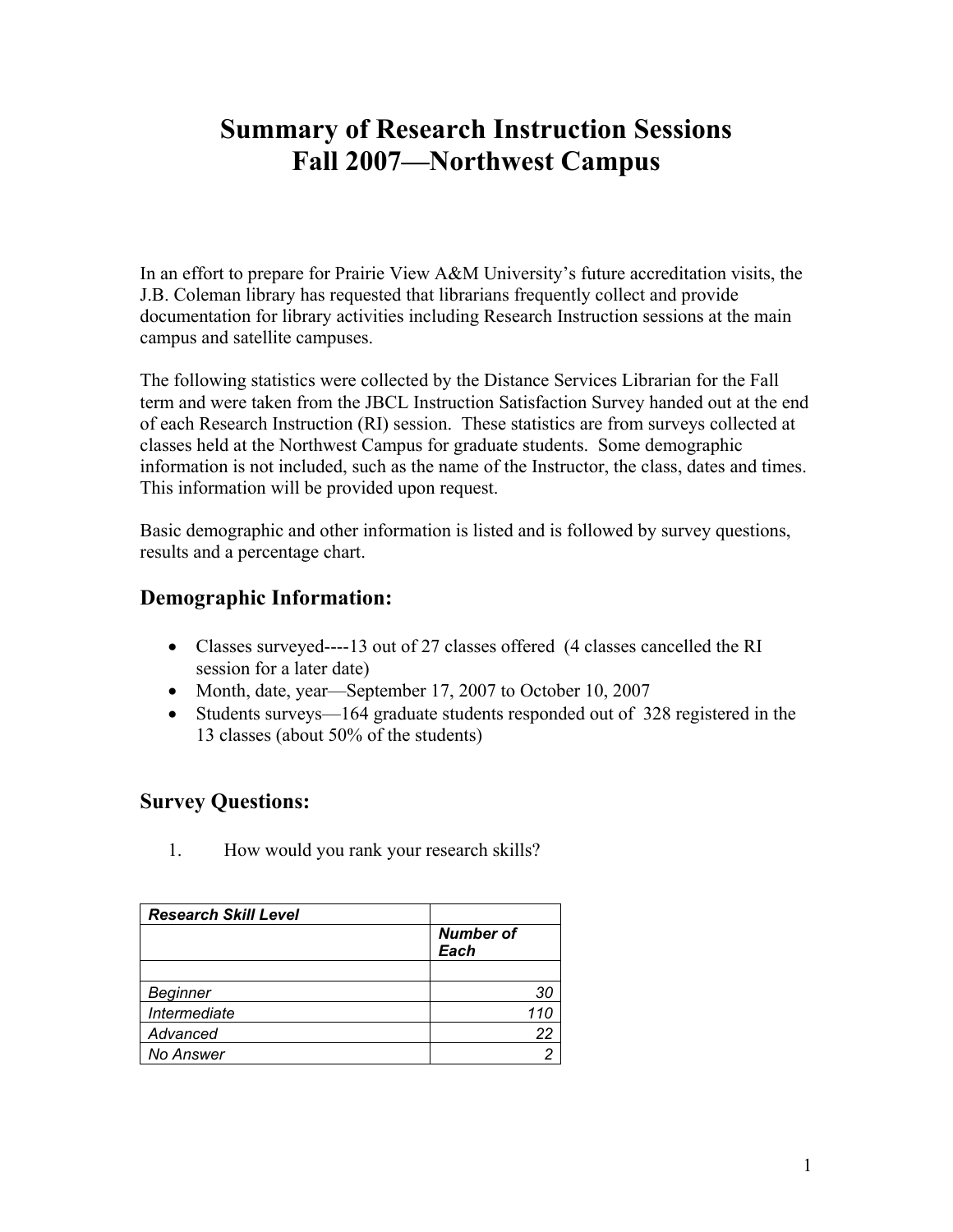

2. How many library Research Instruction sessions have you attended?\* \*Some students were enrolled in more than one class at the Northwest campus.

| <b>Previous Research Sessions</b><br><b>Attended</b> |    |
|------------------------------------------------------|----|
|                                                      |    |
| This is my first one                                 | 92 |
| Between 1 and 2                                      | 44 |
| Between 3 and 4                                      | 19 |
| More than 4                                          | 5  |
| <b>No Answer</b>                                     |    |

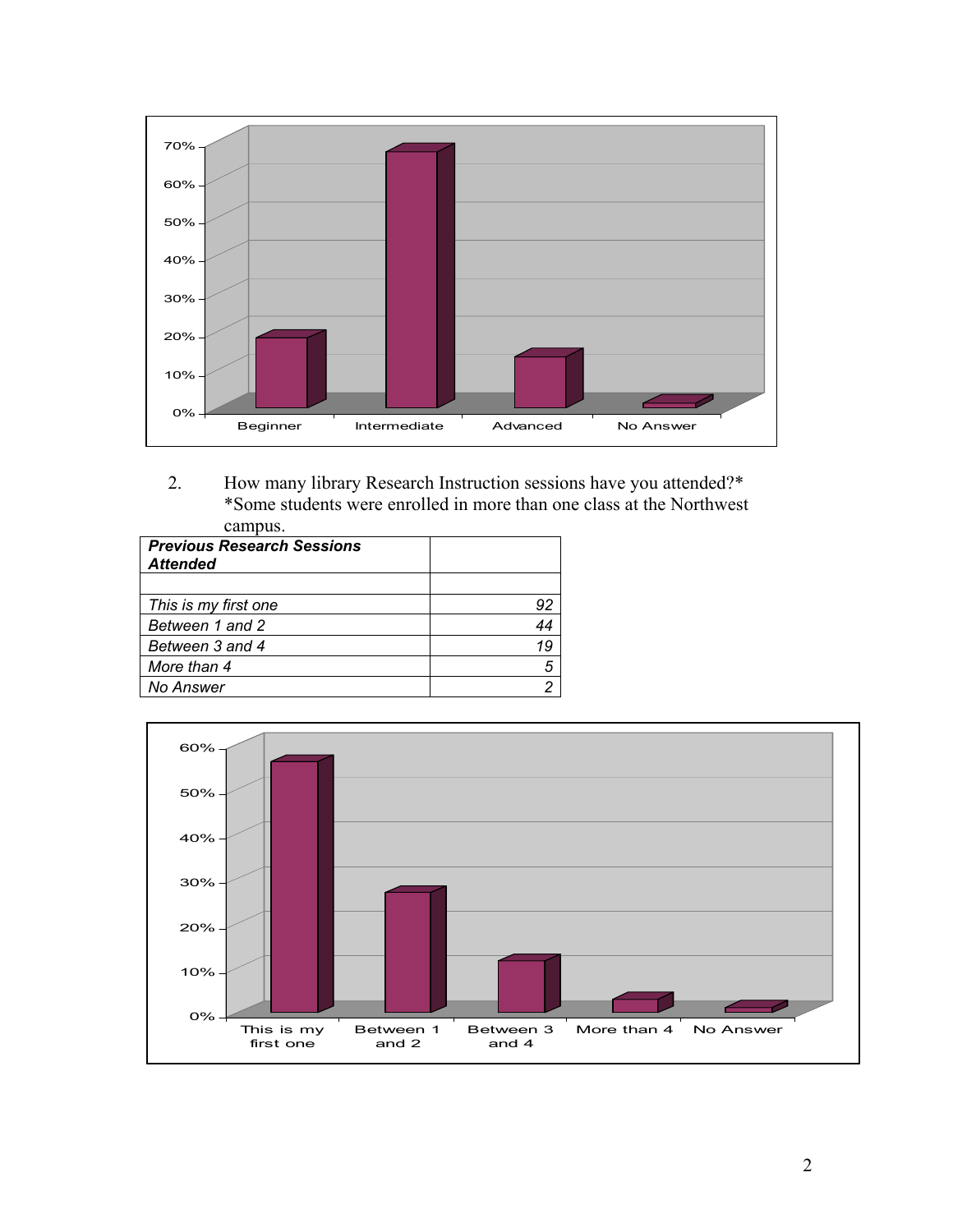3. Would you benefit from a follow up class on this or another topic?

| <b>Benefiting from a Follow-up Class</b> |  |
|------------------------------------------|--|
|                                          |  |
| ⁄es                                      |  |
| No                                       |  |
| Blank                                    |  |



4. Was this Research Instruction session presented at an appropriate time in the semester?

| Was the time in the school year<br>appropriate for this session |  |
|-----------------------------------------------------------------|--|
|                                                                 |  |
| Yes                                                             |  |
| No                                                              |  |
| <b>Rlank</b>                                                    |  |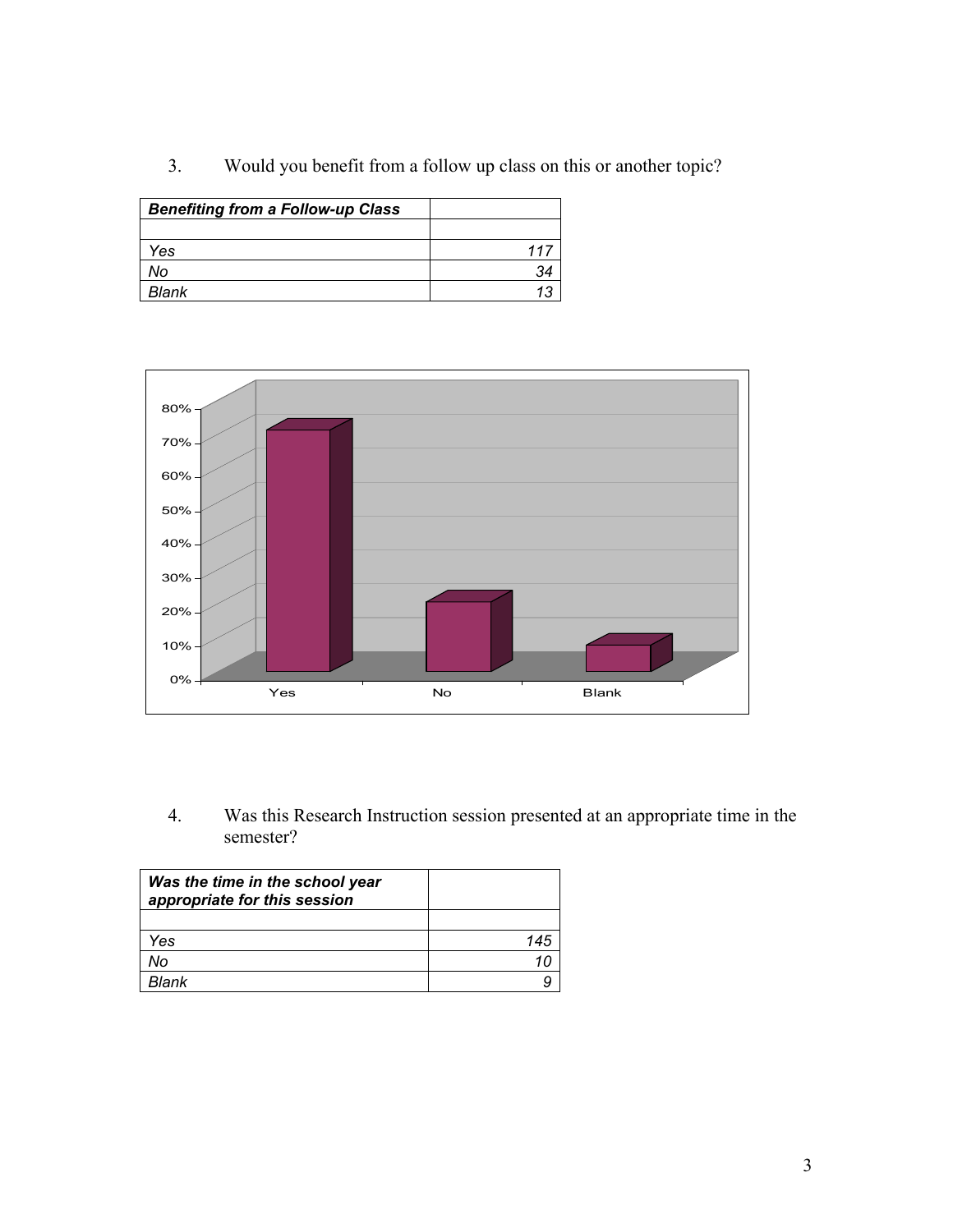

5. How would you rate the Instructor's overall teaching effectiveness?\* \*More students rated "fair" in classes where internet access was not available. In these classes the instructor used only PowerPoint and screen shots of the websites on the internet.

| <b>Teaching Effectiveness</b> |     |
|-------------------------------|-----|
|                               |     |
| Excellent                     | 110 |
| Good                          |     |
| Fair                          |     |
| Poor                          |     |
| <b>No Comment</b>             |     |

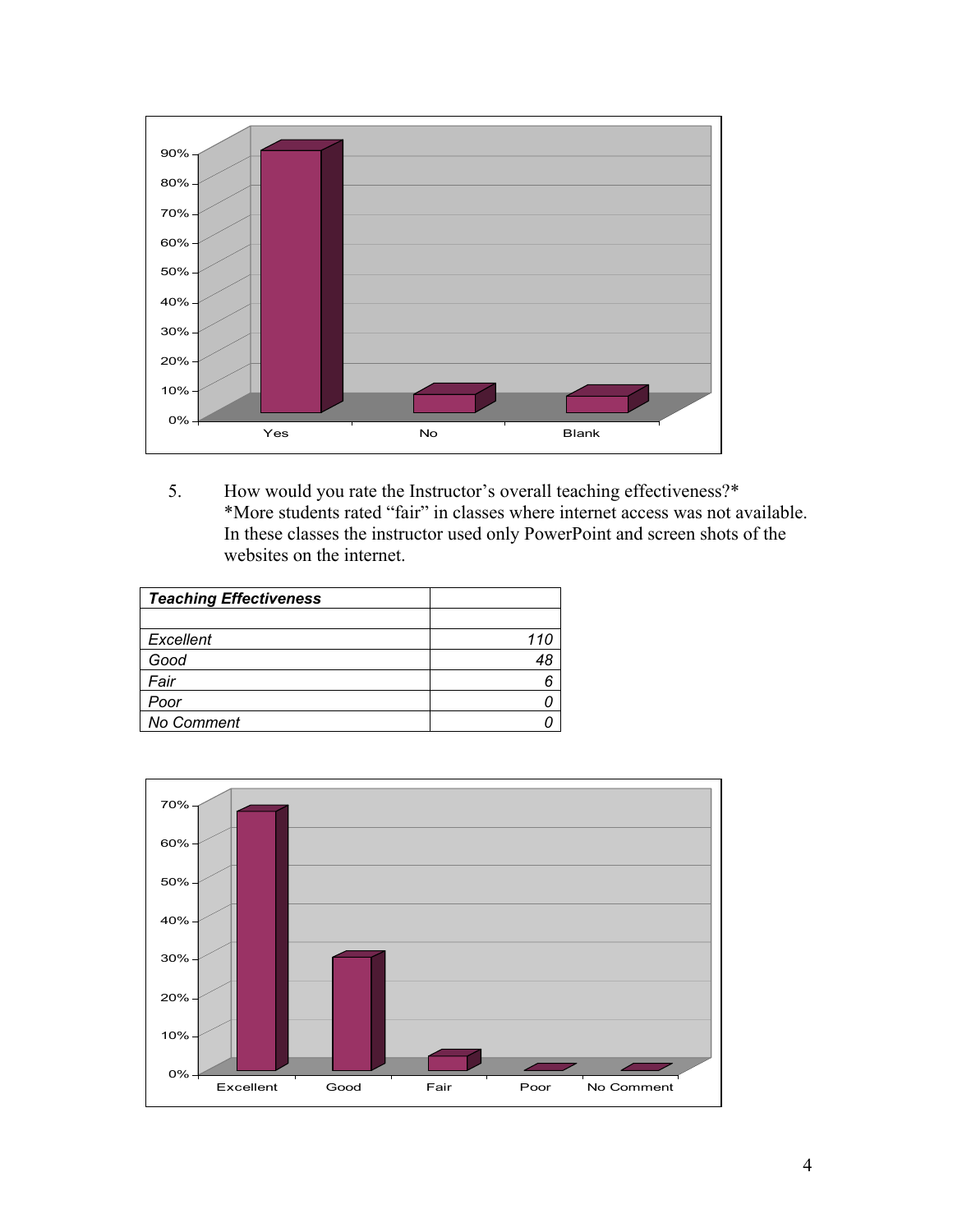## **Additional questions and comments from students:**

### **I. Question: What would you like to see covered in another session?**

#### **Comments:**

- "APA style and important parts to use in writing the paper"\*
- "Personal approach on actual research"
- "More detail on different web links"
- "Everything"
- "More detail on researching books and articles in different databases"
- ! "Style issues, grammatical issues, more on writing"
- "Specialized articles"
- "Finding reliable articles"
- "More on online library details"
- "Copyright"
- "More on how to begin our research"
- "Proper citing of reference"
- "PowerPoint"\*\*
- "Details on other places where journals can be found"
- "How to locate things in the main library"
- "More information on what the library offers"
- "Internet surfing"
- "Writing and publishing"
- " Information on using WebCt and other online tools"
- "Information on writing dissertations"
- "More about [researching] Counseling"

\* Several students made the same or similar comments related to APA style

\*\* Several students expressed a desire for a follow up on PowerPoint presentations

## **II. Question: What was one thing you learned today from this class (Research Instruction session)?**

#### **Comments:**

- "How to use the PV website to get articles"
- "How you can plagiarize your own work"
- ! "How helpful and advanced the Coleman library is"
- "The different databases PV offers"
- "That PV has a lot of neat resources"